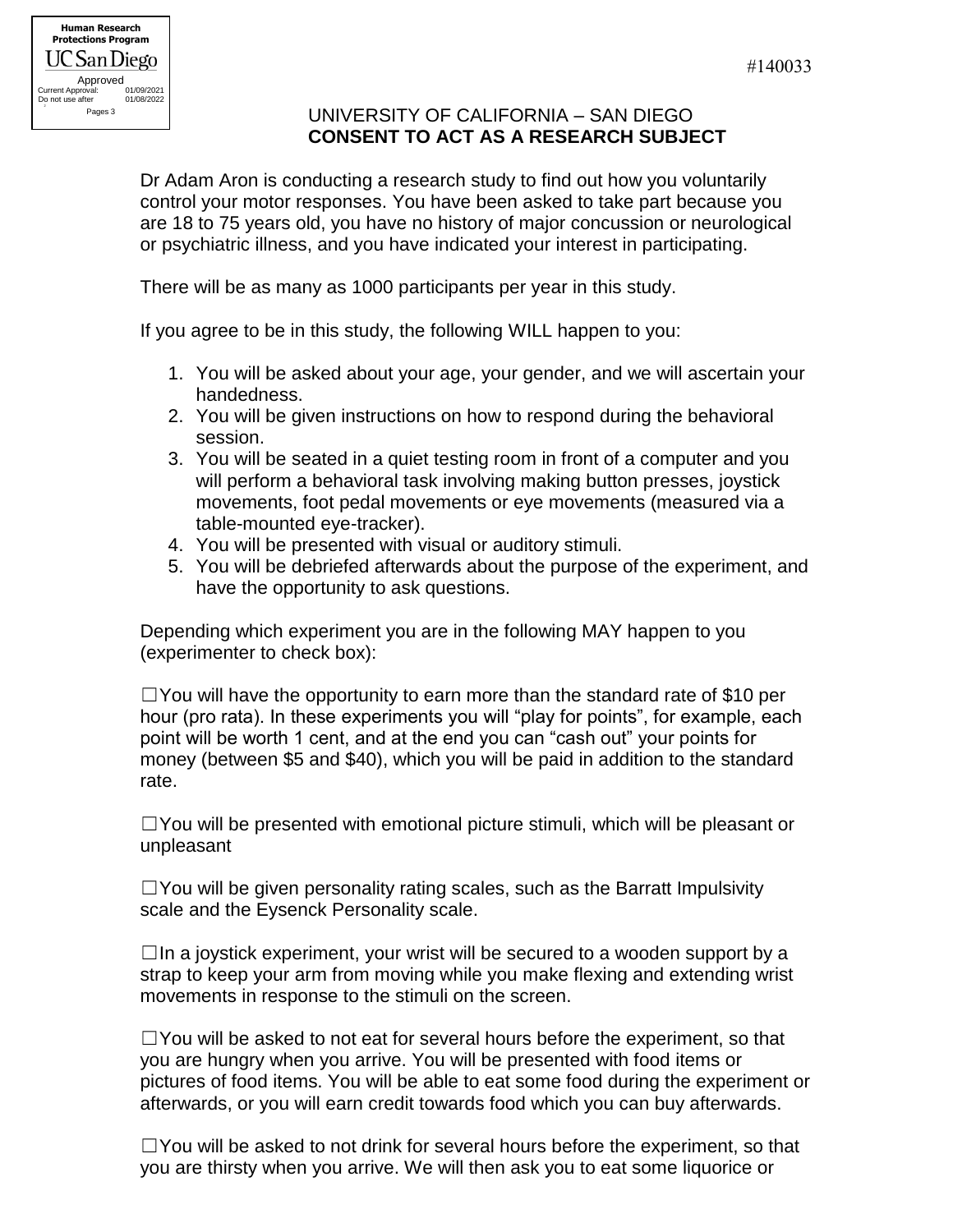salty biscuits to make you even more thirsty. You will then have two or more tubes (with replaceable straw) placed in your mouth that can deliver small amounts of liquid while you do the experiment. The liquid will be water or have a sweet taste (e.g. coca cola) or have a bitter or sour taste.

Total time of one session: 20 to 90 minutes

Please note: When carrying out the personality rating scales, you have the right to refuse to answer any question or to skip any question.

Please note: you are free to withdraw from the experiment at any time without giving a reason. For SONA studies (at the University) you will nonetheless receive full course credit. For in-person studies you will be paid for your time in a pro rata fashion, at \$10 per hour, with the minimum amount of time being 20 mins. For online studies (Prolific), you will be paid for your time in a pro rata fashion, at \$6.50 per hour, with the requirement that when you quit the experiment, you perform the action in Prolific of "returning the submission" and then report the time invested.

Please note: Some of the pictures we will show you may be disturbing. To prepare you for this, and before you sign the consent, we will show you the kinds of pictures you will see.

Participation in this study may involve some risks or discomforts.

- 1. There is a potential for the loss of confidentiality. To address this an alphanumeric code designating your data will only be linked to your name via a master sheet, kept under lock and key, where the consent form will also be kept. The only place your name is recorded is on the master sheet, on the consent form, and on the subject pool (Sona) to give course credit or else on a payment slip to get reimbursement for your participation. For subjects recruited through Prolific, only your alphanumeric Prolific ID is recorded. Names are never provided to the experimenter.
- 2. There is also a potential for boredom or fatigue. In order to minimize any discomfort, there are breaks in the experiment.
- 3. There is a slight risk of discomfort from the emotional picture stimuli. To address this we will show you some examples before you start.
- 4. There is a possibility you will feel stress associated with resisting positive stimuli (food). In the mild hunger/thirst experiments, you may feel some stress associated with hunger/thirst. For these hunger/thirst experiments, we will make sure, before we begin that you are not so hungry or thirsty so as to feel faint. We aim for mild not extreme deprivation. The experimenter will always and repeatedly check in with you about feeling tired/faint/unwell.

Because this is a research study, there may also be some unknown risks that are currently unforeseeable. You will be informed of any significant new findings.

> **Human Research Protections Program** UC San Diego Approved<br>proval: 01/09/2021 Current Approval: 01/09/2021<br>Do not use after 01/08/2022 **Do not use after**